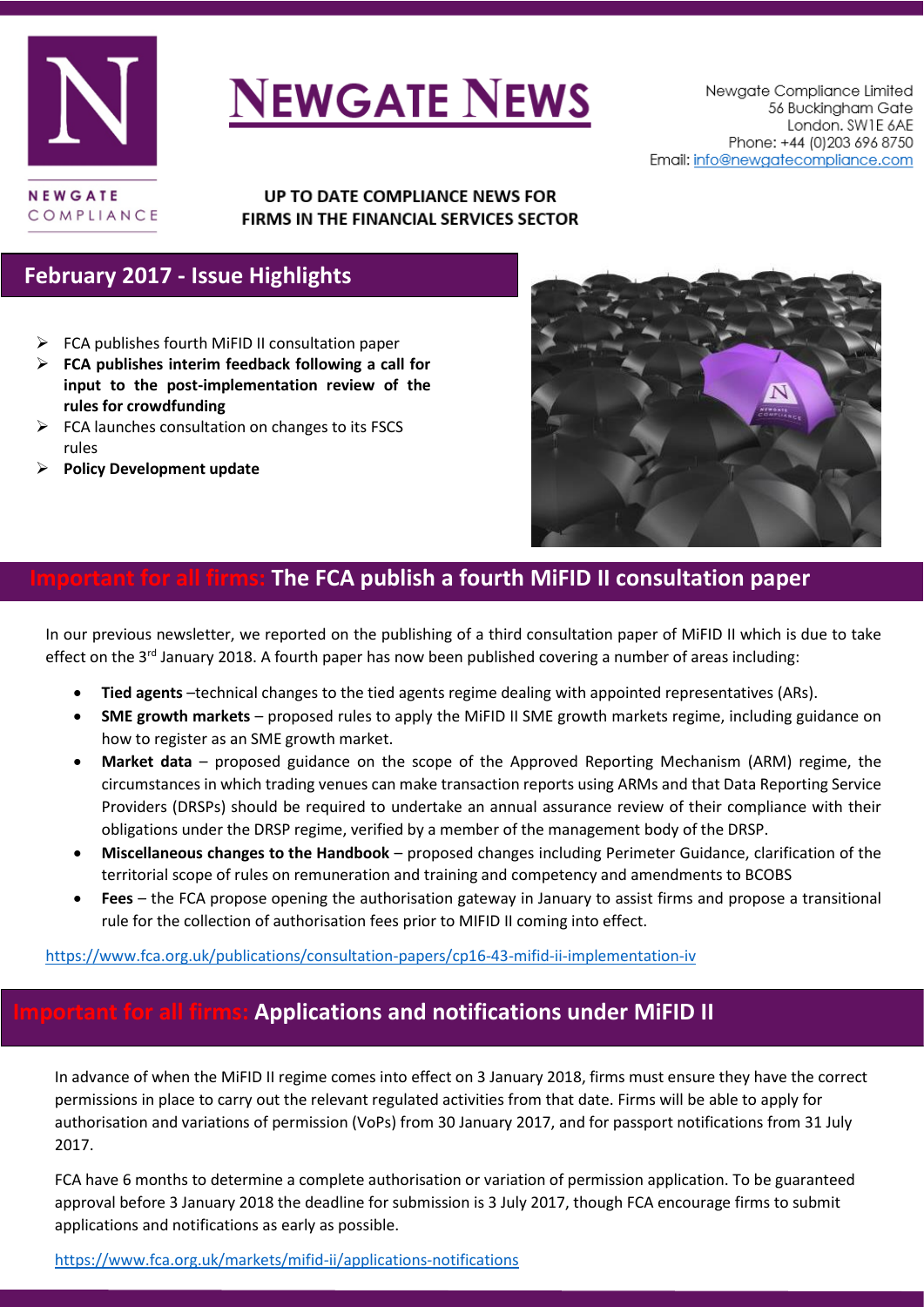As reported in our previous newsletter, the FCA consulted with stakeholders on a number of key themes including the protection of customers, intervention, consumer redress, competition and a proposed review of the FCA handbook. The FCA has now set out the key themes following the feedback.

The key themes include:

- (i) desire for clarity and sense of direction; respondents asked for clearer rationale and better communication from FCA as to the decisions it makes
- (ii) affording more protection to vulnerable consumers;
- (iii) rules versus principles some respondents are keen on clear sets of principles for business rather than prescriptive rules, while others prefer more clarity on existing rules as they feel these are often too vague; and
- (iv) more active engagement with firms by the FCA, including more tailored communications.

<https://www.fca.org.uk/news/news-stories/our-future-mission-key-themes-your-feedback>

# **Intrant for Investment Firms: FCA publishes interim feedback following a call for input to the post-implementation review of the rules for crowdfunding**

The FCA has given an update on the post-implementation review of the loan-based and investment-based crowdfunding market. Since the initial review of the market in February 2015, the use of crowdfunding platforms has grown rapidly. These platforms have allowed companies to raise large amounts of money but the FCA is concerned that it is difficult for investors to fully understand the risks and returns involved.

For both loan-based and investment-based crowdfunding platforms, they found that:

- it is difficult for investors to compare platforms with each other or to compare crowdfunding with other asset classes due to complex and often unclear product offerings;
- it is difficult for investors to assess the risks and returns of investing on a platform;
- financial promotions do not always meet our requirement to be 'clear, fair and not misleading'; and
- the complex structures of some firms introduce operational risks and/or conflicts of interest that are not being managed sufficiently

In particular, the FCA believe some aspects of the loan-based crowdfunding market pose risks to their objectives. They are concerned that:

- certain features, such as some of the provision funds used by platforms, introduce risks to investors that are not adequately disclosed and may not be sufficiently understood by investors; and
- the plans some firms have for wind-down in the event of their failure are inadequate to successfully run-off loan books to maturity

The FCA plan to consult on a range of area to address its concerns on loan-based crowdfunding and aims to publish a consultation paper in the first quarter of 2017

[https://www.fca.org.uk/news/press-releases/fca-publishes-interim-feedback-following-call-input-post](https://www.fca.org.uk/news/press-releases/fca-publishes-interim-feedback-following-call-input-post-implementation-review)[implementation-review](https://www.fca.org.uk/news/press-releases/fca-publishes-interim-feedback-following-call-input-post-implementation-review)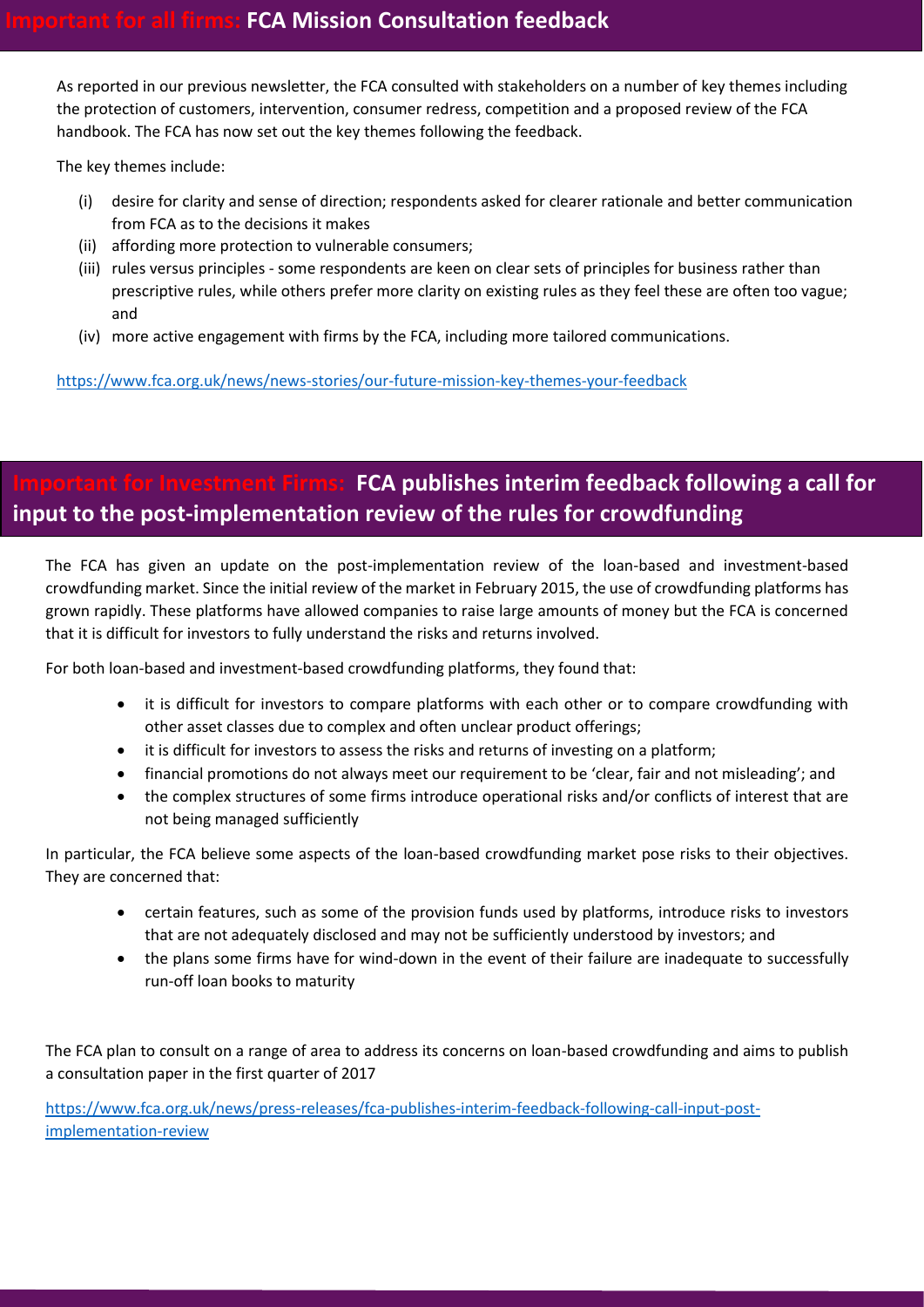The FCA is proposing stricter rules for firms selling 'contract for difference' (CFD) products to retail customers after analysis found that 82% of clients lost money on these products. They seek to improve standards across the sector and ensure consumers are appropriately protected. This is in line with several other EU member states who have already introduced restrictions on CFD retail products.

Contracts for differences, such as spread bets and rolling spot foreign exchange products, are complex financial instruments offered by investment firms, often through online platforms. Following an increase in the number of firms in the CFD market, the FCA has concerns that more retail customers are opening and trading CFD products that they do not adequately understand. The FCA are proposing a range of measures in order to enhance customer protection, including:

- Introducing standardised risk warnings and mandatory disclosure of profit-loss ratios on client accounts by all providers to better illustrate the risks and historical performance of these product
- Setting lower leverage limits for inexperienced retail clients who do not have 12 months or more experience of active trading in CFDs and capping leverage levels elsewhere.
- Preventing providers from using any form of trading or account opening bonuses or benefits to promote CFD products.

The consultation closes on the 17<sup>th</sup> March 2017.

<https://www.fca.org.uk/news/press-releases/fca-proposes-stricter-rules-contract-difference-products>

#### **Important for all firms: FCA launches consultation on changes to its FSCS rules**

The Financial Services Compensation Scheme (FSCS) is the UK's statutory compensation scheme of last resort, which can be used when an authorised financial services firm is unable to pay claims against it. The FCA have laid out a number of measures to change the way the FSCS is funded and to broaden the industries it covers.

The proposals for discussion include:

- Introducing product provider contributions towards the costs of claims involving intermediary firm failures;
- Risk based levies so that those distributing higher risk products pay more;
- Merging intermediation classes e.g. so that investment, life and pensions, home finance and general insurance are grouped together; and
- Introducing and extending consumer protection for some aspects of fund management and introducing it for debt management and structured deposit intermediation.

The FCA is asking for responses by the 31<sup>st</sup> March 2017 and aims to issue its new rules in autumn 2017.

[https://www.fca.org.uk/news/press-releases/fca-launches-consultation-changes-its-fscs-rules-and-invites](https://www.fca.org.uk/news/press-releases/fca-launches-consultation-changes-its-fscs-rules-and-invites-discussion-future)[discussion-future](https://www.fca.org.uk/news/press-releases/fca-launches-consultation-changes-its-fscs-rules-and-invites-discussion-future)